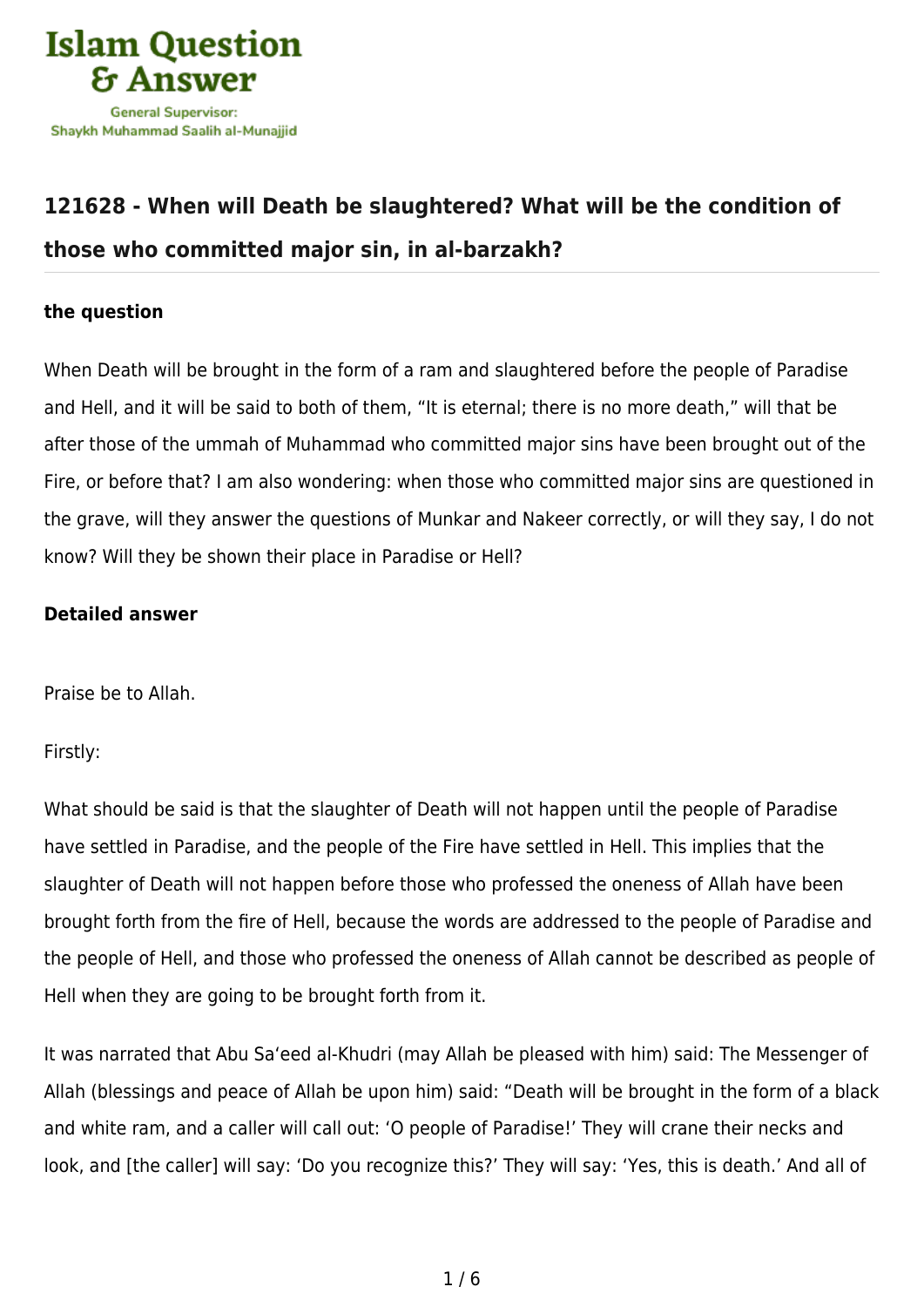

Shavkh Muhammad Saalih al-Munaiiid

them will have seen it. Then [the caller] will call out: 'O people of Hell!' They will crane their necks and look, and [the caller] will say: 'Do you recognize this?' They will say: 'Yes, this is death.' And all of them will have seen it. Then it will be slaughtered, then it will be said: 'O people of Paradise, it is eternal and there will be no death. O people of Hell, it is eternal and there will be no death.'" Then he [the Prophet (blessings and peace of Allah be upon him)] recited the verse (interpretation of the meaning): "And warn them, [O Muhammad], of the Day of Regret, when the matter will be concluded; and [yet], they are in [a state of] heedlessness" – which is the heedlessness of the people of this world – "and they do not believe" [Maryam 19:39].

Narrated by al-Bukhaari (4453) and Muslim (2849).

According to a report of Ibn 'Umar in al-Bukhaari (6182) and Muslim (2850): "When the people of Paradise go to Paradise and the people of Hell go to Hell, death will be brought and placed between Paradise and Hell. Then it will be slaughtered, and a caller will call out: 'O people of Paradise, there is no death; O people of Hell, there is no death.' Then the joy of the people of Paradise will increase, and the sorrow of the people of Hell will increase."

See the words of Ibn al-Qayyim (may Allah have mercy on him), responding to someone who objected to this hadith on the basis of his reasoning, in the answer to question no. [10087.](https://islamqa.com/en/answers/10087)

## Secondly:

With regard to the trial of the grave for those who committed major sins, there are three issues:

- 1. Answering the questions of the two angels, Munkar and Nakeer, with regard to belief, when they ask about his Lord, may He be glorified and exalted, about his religion, and about his Prophet (blessings and peace of Allah be upon him).
- 2. Punishment for his sins.
- 3. Will the evildoer be shown in his grave his place in Paradise?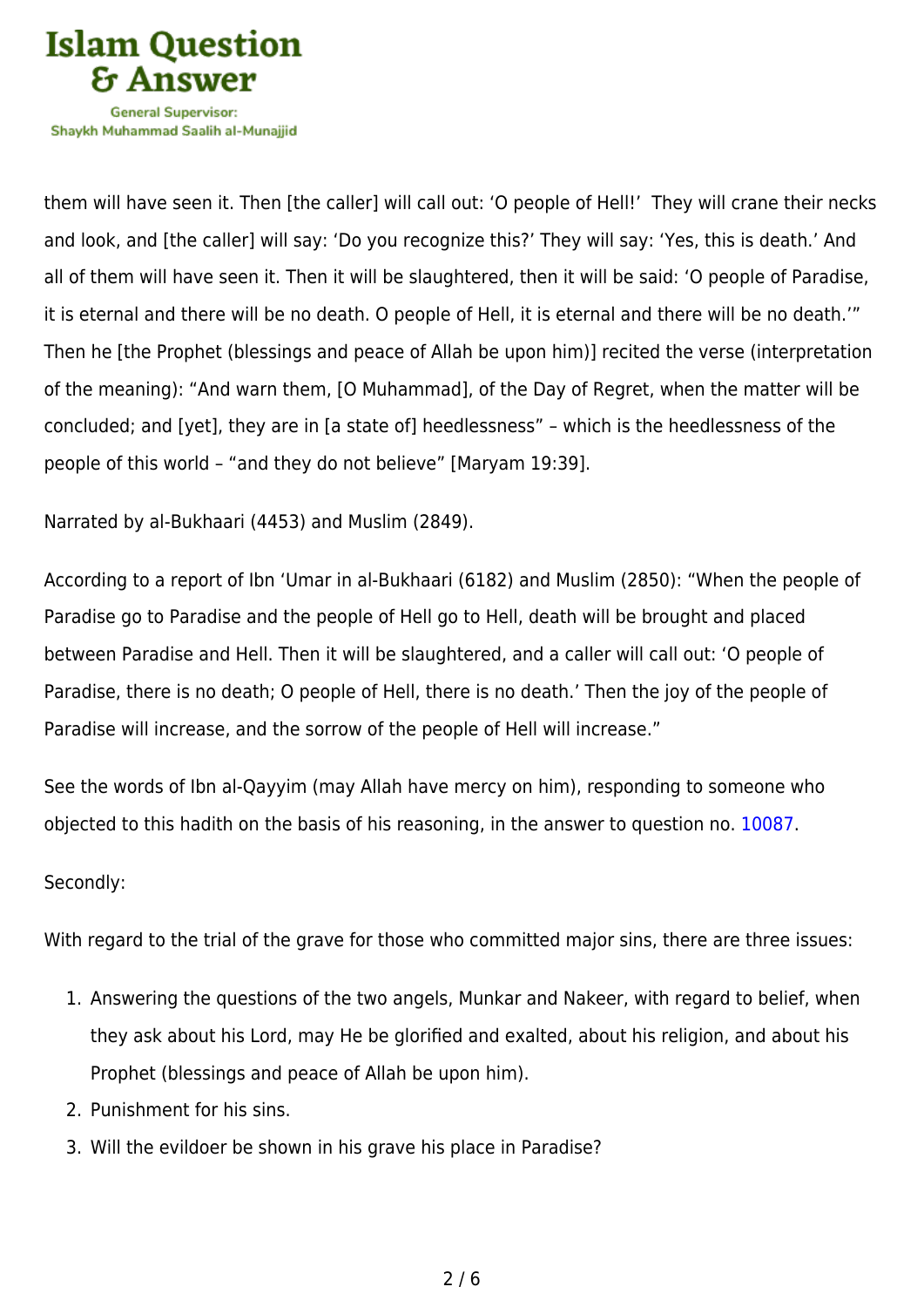

With regard to the first matter, what appears to be the case is that people will be divided into two categories: Muslims and hypocrites or disbelievers. The Muslim will answer the questions of the two angels correctly, even if he was an evildoer; the disbeliever – or hypocrite – will not answer, and will be punished for that.

Ibn Hajar al-Haytami (may Allah have mercy on him) said:

What is implied by the hadiths that speak of the questioning of the two angels is that the believer, even if he was an evildoer, will answer them correctly, but with regard to tidings he will receive, it is to be understood that it will be according to his status.

Al-Fataawa al-Hadeethiyyah (p. 7).

In the answer to question no. [21713](https://islamqa.com/en/answers/21713), you will find the hadith of al-Baraa' ibn 'Aazib (may Allah be pleased with him) which speaks in detail of these two categories in the grave.

With regard to the second matter, the fact that the Muslim who was an evildoer will answer the questions of the two angels does not necessarily mean that he will not be punished for his committing of sins and disobedience, if he did not repent from them; in fact, in some cases the punishment of these people will continue until the onset of the Hour, and in other cases the punishment will cease.

Shaykh Muhammad as-Safaareeni (may Allah have mercy on him) said:

Whoever incurs the wrath and anger of Allah in this world, by committing acts that He has forbidden, and does not repent and dies in that state, he will suffer the punishment of al-barzakh commensurate with the level of divine wrath he has incurred, whether his sins were small or great, and whether he was a believer or disbeliever.

Lawaami' al-Anwaar al-Bahiyyah (2/18).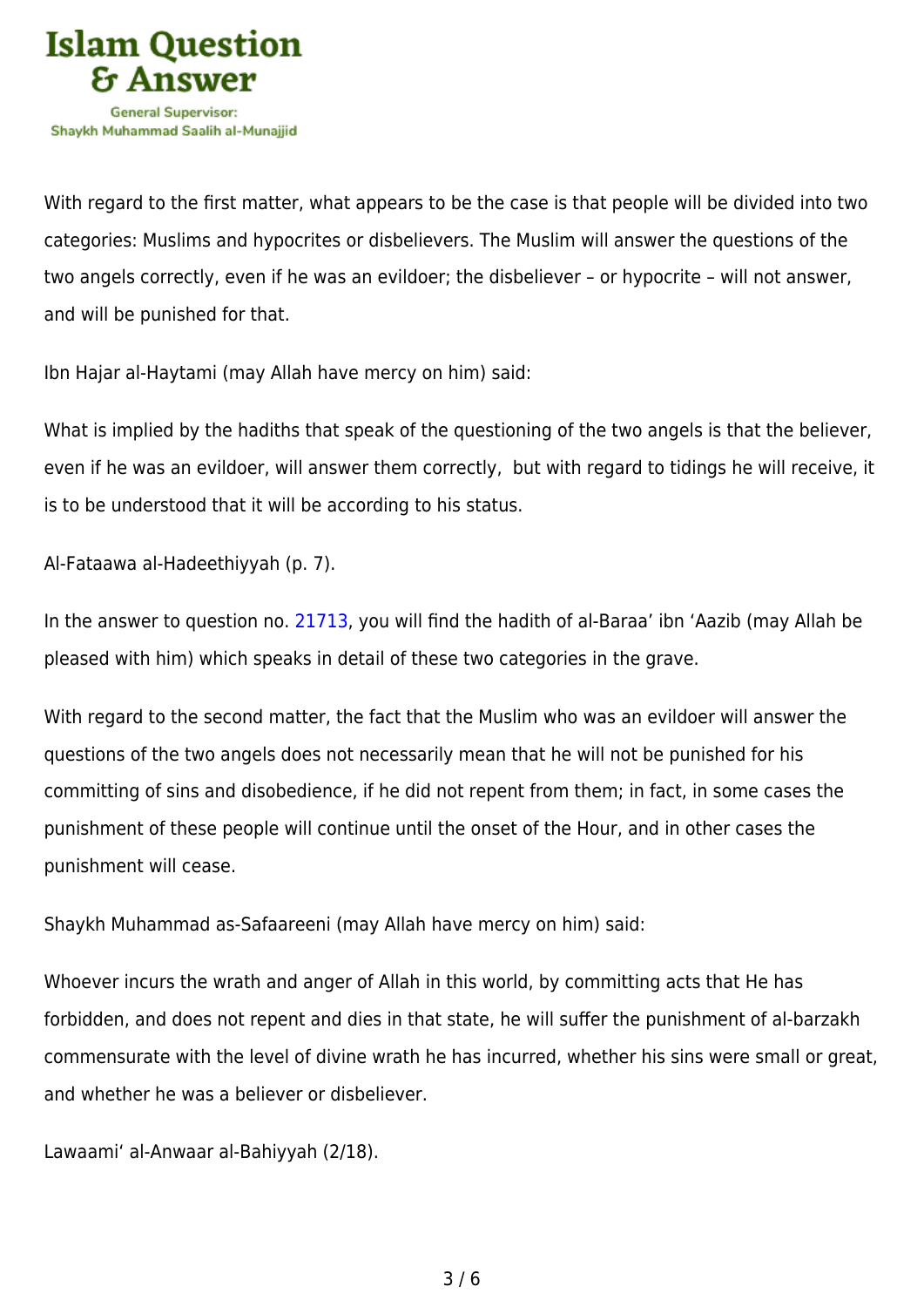

And he said:

Among those who will be punished in their graves, of whom the Prophet (blessings and peace of Allah be upon him) spoke are: tyrants, those who were arrogant; those who showed off; slanderers and backbiters; those who reviled the early generations (the salaf); those who went to soothsayers, astrologers and fortunetellers and asked them questions and believed them; and those who helped wrongdoers, selling their hereafter for the worldly benefit of others – and similar to them are those who were distracted by the sins and faults of others from dealing with their own sins and faults. All of these, and others like them, will be punished in their graves for these crimes, commensurate with their number and magnitude. Because most people are like that, the occupants of the graves will be punished, and those among them who are spared punishment will be few. Outwardly graves appear to be dust, but inwardly they are filled with regret and punishment. We ask Allah, may He be exalted, to grant us well-being, mercy, pardon and forgiveness, and Allah is the source of help [?].

Lawaami' al-Anwaar al-Bahiyyah (2/19).

In the answers to questions no. [45325](https://islamqa.com/en/answers/45325) and [46068](https://islamqa.com/en/answers/46068), you will find a detailed discussion of the causes of punishment in the grave.

With regard to the third matter, there are two possibilities:

1. the first is that the Muslim will be shown his place in Paradise on the grounds that he is not a disbeliever, and that Paradise is his ultimate destination, but this does not mean that he will not be punished in his grave, if it is Allah's will that he be punished.

We are certain of the soundness of what our Prophet (blessings and peace of Allah be upon him) has told us, that there are some among the Muslims who will be punished in their graves until the Day of Resurrection, such as the one who had consumed riba, whom the Prophet (blessings and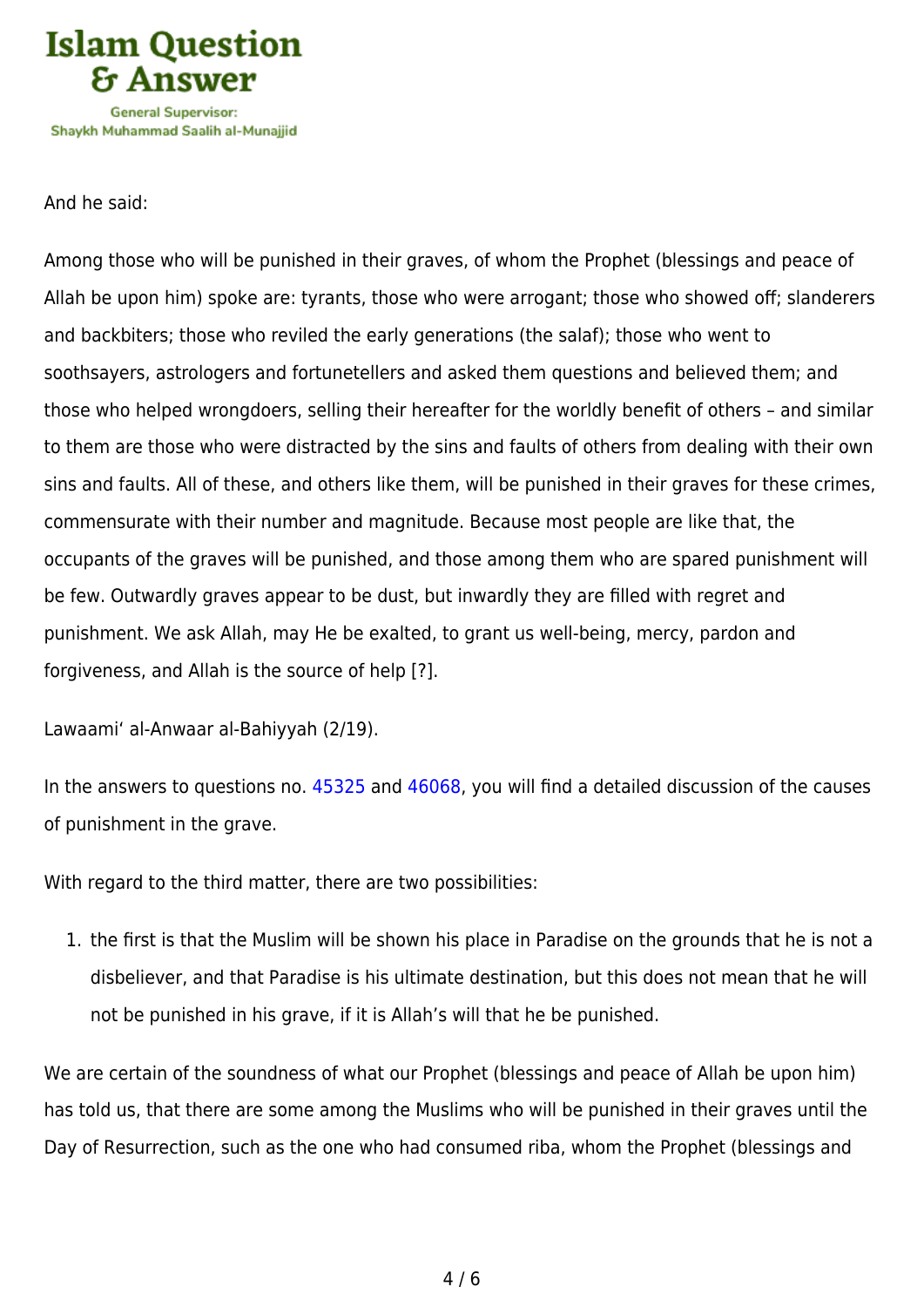

peace of Allah be upon him) saw swimming in a river of blood, and such as the adulterers, men and women, whom he (blessings and peace of Allah be upon him) saw screaming in an oven, and others. And we are certain that the ultimate destination of these people, if they were Muslims, will be Paradise.

It was narrated from Ibn 'Umar (may Allah be pleased with him) that the Messenger of Allah (blessings and peace of Allah be upon him) said: "When one of you dies, he is shown his place morning and evening. If he is one of the people of Paradise, then (he is shown his place) among the people of Paradise, and if he is one of the people of Hell, then (he is shown his place) among the people of Hell. And it is said: 'This is your place, until Allah, may He be glorified and exalted, resurrects you on the Day of Resurrection.'"

Narrated by al-Bukhaari (1379) and Muslim (2866).

Ibn Hajar (may Allah have mercy on him) said:

Al-Qurtubi (may Allah have mercy on him) said: With regard to the believer and the disbeliever, this is clear. With regard to the believer whose deeds were mixed, it may apply to him also, because he will enter Paradise as all believers will ultimately do.

Fath al-Baari (3/243).

Shaykh Abu'l-Hasan 'Ubaydullah ibn al-'Allaamah Muhammad 'Abd as-Salaam al-Mubararakfoori said:

The showing of the two places [in either Paradise or Hell] will happen to the sincere believer, the disbeliever, and the believer whose deeds were mixed, because the latter will enter Paradise as all believers will ultimately do. He will be shown his place in Paradise, and it will be said to him: This is your place, and you will go to it after you have received the punishment that you deserve.